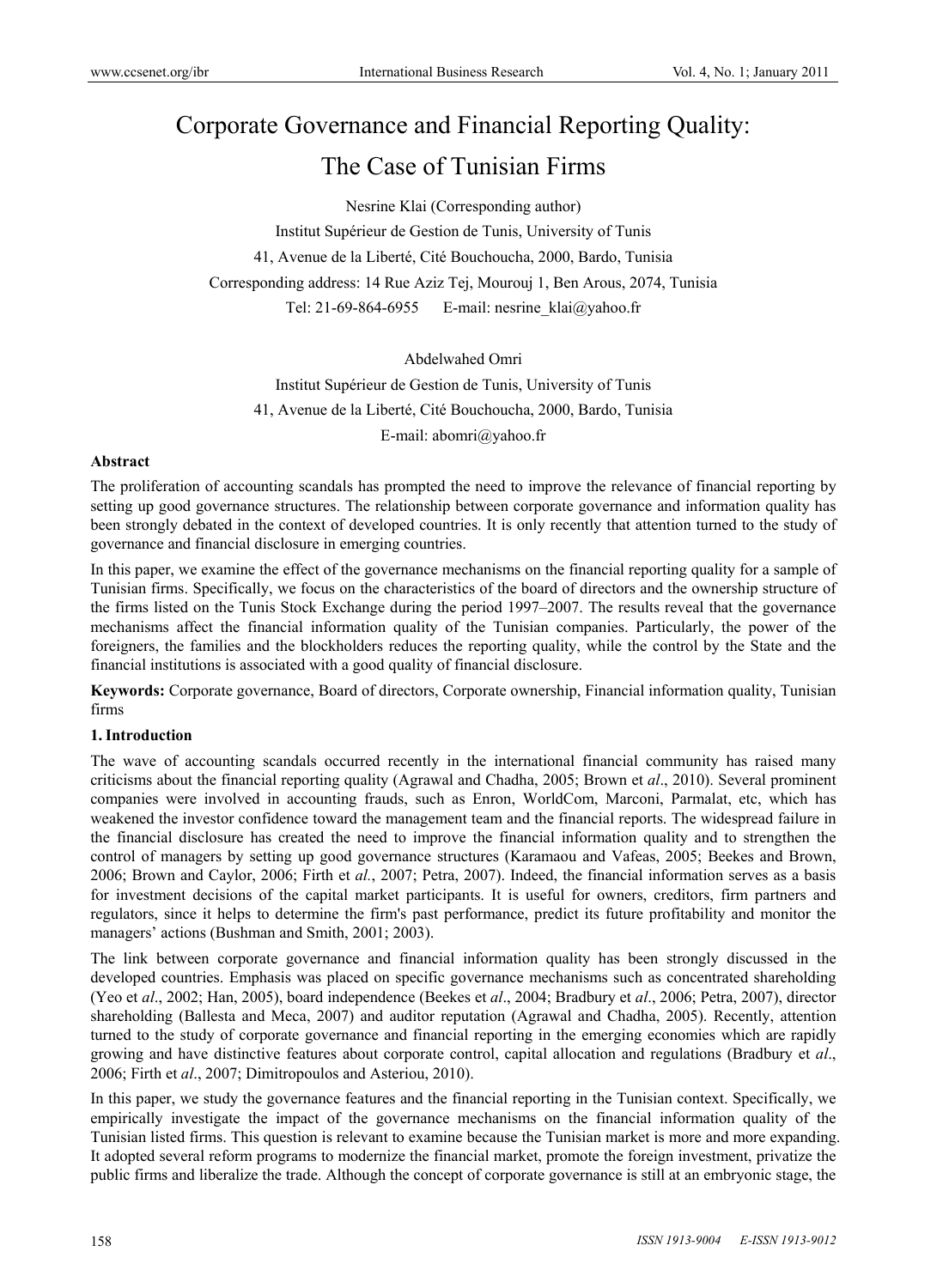Tunisian regulators emphasized the necessity of disclosing relevant and reliable information by the listed firms. Hence, we posit in our study that the governance mechanisms affect the quality of financial reporting of the Tunisian companies.

Using a panel of 22 non financial firms listed on the Tunis Stock Exchange during the period 1997-2007, our results confirm the link between corporate governance and financial information quality. Particularly, we find that the control by the State and the financial institutions is associated with a good quality of financial reporting. However, we discern that the presence of the blockholders, the families and the foreigners in the Tunisian firms reduces the information content of incomes and enhances the earnings management.

Our research contributes to the extant literature in three ways. First, we investigate the relationship between corporate governance and financial reporting quality in an emerging market which is Tunisia. Second, we identify the control mechanisms which are specific to the Tunisian firms. Principally, we focus on the identity of directors and shareholders to identify the principal governance mechanisms. Third, we assess the quality of financial information by combining an accounting and a market based measures into one factor, in order to have a relevant measure of financial reporting quality for the Tunisian companies.

The reminder of this paper is organized as follows. In the second section, we discuss the literature review about the link between corporate governance and financial information quality. In the third section, we expose the methodological approach and in the forth section, we present the main results of our empirical investigation. In the fifth section, we provide concluding remarks.

#### **2. Governance mechanisms and financial information quality**

In this paper, we are interested in the governance mechanisms that can influence the quality of financial information. Particularly, we focus on the characteristics of the board of directors and the ownership structure, as well as the reputation of the external auditor. In what follows, we provide a survey of the theoretical and empirical literature about the link between corporate governance and financial information quality.

First, the emphasis was placed on the composition of the board of directors. Beasley (1996) argued that the probability of detecting financial statement fraud in the American firms decreases with the percentage of outside directors. Peasnell et *al*. (2000) and Klein (2002) revealed that the independent board mitigates earnings management. In the same context, Bushman et *al*. (2004), Vafeas (2005) and Karamanou and Vafeas (2005) advanced that the information quality increases with the percentage of outside directors. Similarly, Beekes et *al*. (2004) noticed that the board independence allows disclosing information of good quality by the firms in the United Kingdom. In other contexts, Firth et *al*. (2007) indicated that the presence of independent directors improves the earnings quality of Chinese firms. Dimitropoulos and Asteriou (2010) confirmed this finding for a sample of Greek firms. In contrast, other studies suggested that the independent directors are not enough competent to control the managers and their presence in the board has no effect on the reporting quality [Petra (2007) for American firms, Bradbury et *al*. (2006) for Singapore and Malaysian firms and Ahmed et *al*. (2006) for New Zealand firms].

Second, several authors underlined that the size of the board of directors can be associated with a good quality of financial reporting. A reduced number of directors implies a high degree of coordination and communication between them and the managers (Jensen, 1993). Indeed, Vafeas (2000), Ahmed et *al*. (2006) and Bradbury et *al*. (2006) found that large board size reduces the information content of incomes and intensifies the earnings management respectively for American, Singapore and New Zealand firms. However, several authors argued that the high number of directors ensures the value relevance of financial statements (Byard et *al*., 2006), while others did not confirm this link (Firth et *al*., 2007).

Third, the corporate governance literature has emphasized the need to separate the positions of CEO (chief executive officer) and board chairman to guarantee the board independence and improve the firm transparency (Jensen, 1993). In this respect, Dechow et *al*. (1996) revealed that the duality CEO-chairman increases the likelihood of violating the accounting principles in American firms. Byard et *al*. (2006) indicated that the presence of a CEO who serves also as the board chairman is associated with poor quality of financial information. Similarly, Beekes et *al*. (2004) and Firth et *al*. (2007) reported that the financial reporting is more relevant in the case of separating the positions of CEO and board chairman for British and Chinese firms. Nevertheless, other authors did not detect a significant association between CEO duality and information quality in various contexts of studies (Ahmed et *al*., 2006; Bradbury et *al*., 2006; Petra 2007).

Besides, the external audit can be an effective control mechanism to monitor the managers and guarantee the integrity of financial reports (Jensen and Meckling, 1976; Watts and Zimmerman, 1983). The appointment of an independent external auditor can reduce the probability of earnings manipulation by lessening the managerial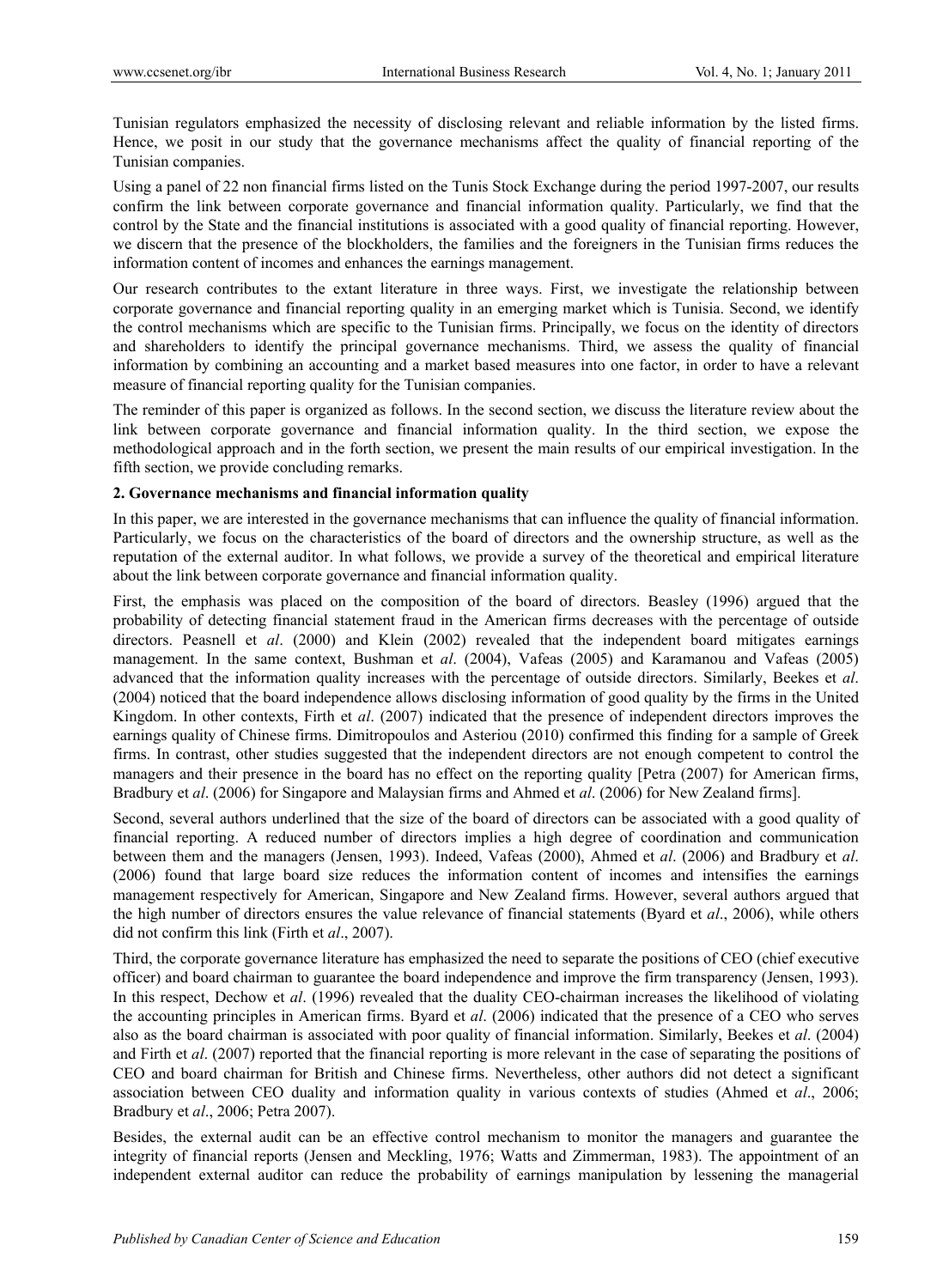opportunism (DeAngelo, 1981; Becker et *al*., 1998; Chung et *al*., 2003). In practice, the auditor reputation or quality is apprehended by his belonging to the major audit firms named BIG 4 (Brown et *al*., 2010). Several authors advocated that the financial information is more reliable for BIG 4 clients in comparison with other companies (Teoh and Wong, 1993; Becker et *al*., 1998). (Note 1)

Furthermore, the theoretical and empirical studies about corporate governance have suggested that the ownership structure can affect the financial reporting quality (Fan and Wong, 2002). On the one hand, the presence of blockholders may curb the discretionary behavior of the managers, incite them to adopt profitable strategies and disclose relevant and reliable information (Demsetz and Lehn, 1985; Shleifer and Vishny 1986). Indeed, Jiambalvo et *al*. (2002), Klein (2002) and De Bos and Donker (2004) reported that the ownership concentration reduces the earnings management in the American firms which improves the financial disclosure quality. Similarly, Han (2005), Karamanou and Vafeas (2005) and Wang (2006) argued that the concentrated ownership decreases the level of discretionary accruals and increases the voluntary disclosures made by managers. These findings have been also proven in other contexts of studies such as the British firms (Beekes et *al*., 2004) and the Singapore firms (Yeo et *al*., 2002).

On the other hand, the presence of controlling shareholders may exacerbate the agency problems (Fan and Wong, 2002). Holding a large fraction of capital incites shareholders to be entrenched in the firm and to expropriate the other shareholders (Morck et *al*., 1988). In this respect, many studies advanced that concentrated ownership reduces the relevance of the financial information. Donnelly and Lynch (2002) showed that the earnings quality is weak for British firms that are characterized by ownership concentration. In the Asian context, Fan and Wong (2002) and Bradbury et *al*. (2006) detected that the presence of blockholders alters the credibility of the accounting numbers. Similarly, Firth et *al*. (2007) discerned that the presence of the major shareholders who may be financial or state institutions and foreigners entails poor quality of financial information. Nevertheless, other authors such as Byard et *al*. (2006) and Ballesta and Meca (2007) did not confirm the link between the ownership structure and the quality of financial reporting in different countries.

#### **3. Methodological approach**

To investigate the impact of the governance mechanisms on the financial reporting quality, we use a sample of 22 non financial firms listed on the Tunis Stock Exchange during the period 1997-2007. We exclude financial firms because they have distinctive features compared to non-financial companies. In what follows, we discuss the study variables, the regression model and the hypotheses.

In the first step, we measure the financial information quality using two models. The first one is the McNichols (2002) model which considers the standard deviation of the residuals or the error terms as a measure of reporting quality. Large values of the model residuals mean a considerable level of discretionary accruals and so a poor quality of the financial information. The model equation is as follows:

$$
\frac{ACCR_{it}}{TA_{it-1}} = \frac{\alpha_0}{TA_{it-1}} + \frac{\alpha_1 CF_{it-1}}{TA_{it-1}} + \frac{\alpha_2 CF_{it}}{TA_{it-1}} + \frac{\alpha_3 CF_{it+1}}{TA_{it-1}} + \frac{\alpha_4 \Delta REV_{it}}{TA_{it-1}} + \frac{\alpha_5 PPE_{it}}{TA_{it-1}} + \varepsilon_{it}
$$

Where  $ACCR_{it}$ : the total current accruals,  $CF_{it}$ : the operating cash flows of the current period,  $CF_{it-1}$ : the operating cash flows of the previous period,  $CF_{it+1}$ : the operating cash flows of the next period,  $\Delta$ REV<sub>it</sub>: the change in revenues and PPE<sub>it</sub>: the level of property, plant and equipment. All these variables are scaled by lagged total assets  $(TA_{it-1})$ . (Note 2)

The second model captures the information content of earnings (Ball and Brown, 1968; Collins and Kothari, 1989). If the accounting incomes are informative, the stock returns will incorporate all the available information which indicates a good quality of financial reporting (Ashbaugh et *al*., 2006). Hence, a high level of the standard deviation of the residuals entails a poor quality of information. The model equation is as follows:

$$
RET_{it} = \alpha_0 + \alpha_1EARN_{it} + \alpha_2\Delta EARN_{it} + \alpha_3NEG_{it} + \alpha_4EARN_{it}*NEG_{it} + \varepsilon_{it}
$$

Where  $RET_{it}$ : the annual stock returns of the current year,  $EARN_{it}$ : the net income per share of the current year,  $\Delta$ EARN<sub>it</sub>: the variation of earnings per share between year 't-1' and year 't', NEG<sub>it</sub>: a binary variable equal to 1 if the firm makes a loss and 0 otherwise and  $EARN_{it}^*NEG_{it}$ : the interaction between the earnings per share and their sign.

In order to better evaluate the reporting quality of our sample, we use a principal component analysis. We obtain a single axis that we call "REPQUAL" which includes an accounting (discretionary accruals) and a market based (informativeness of earnings) measures of the financial information. A high value of this factor implies a poor reporting quality.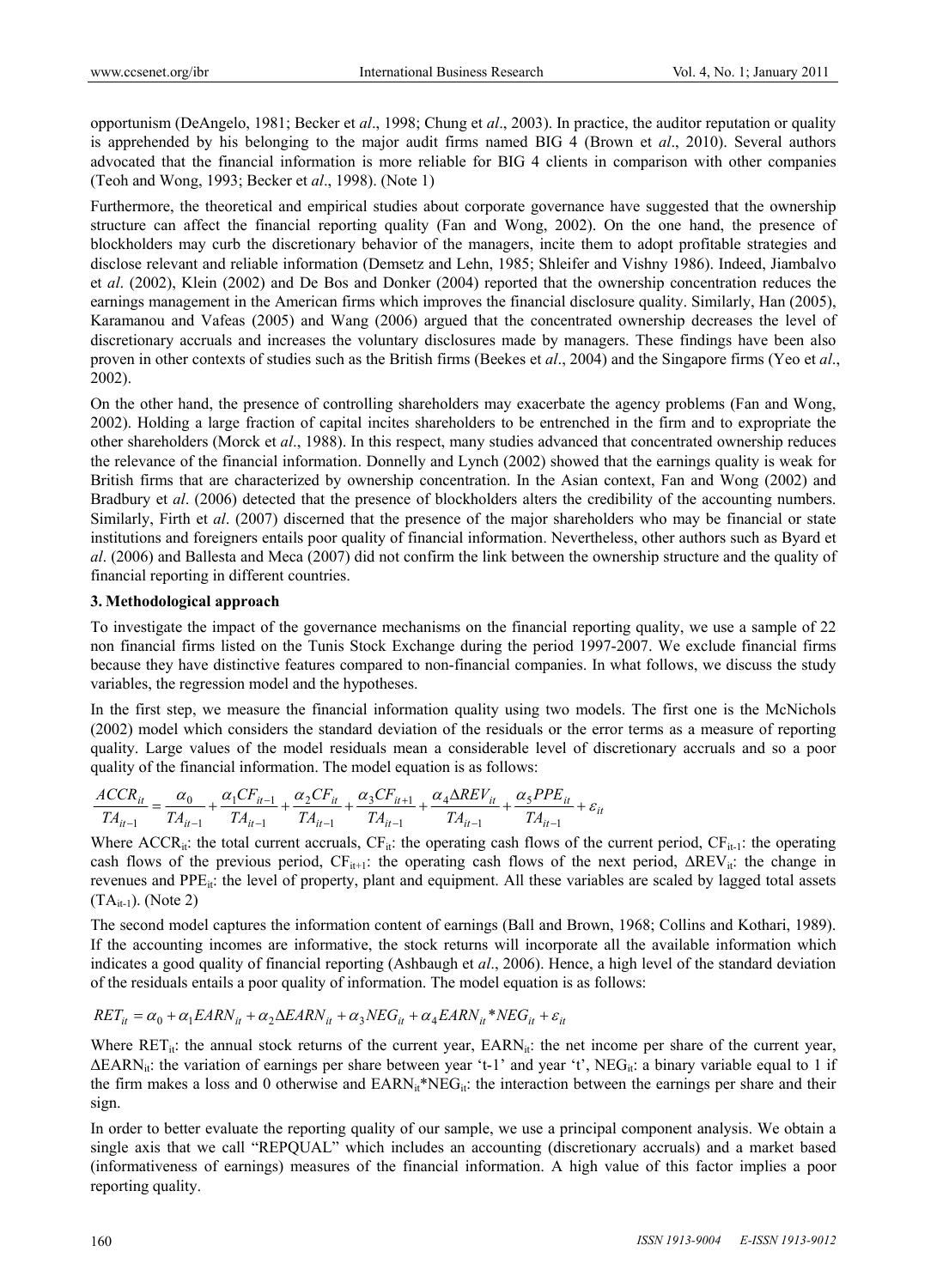In the second step, we identify the corporate governance features of the Tunisian firms. We consider several variables that are related to the board of directors (composition, size and CEO duality), the reputation of the external auditor and the ownership structure (ownership concentration and identity of shareholders). To the best of our knowledge, the identity of the directors or the shareholders and its impact on the financial reporting quality were not heavily discussed by prior research especially in the emerging markets (Firth et *al*., 2007). This constitutes principally the contribution of this paper compared to prior studies. In the Tunisian context, the board usually contains other types of directors (in addition to outside members) who represent the major shareholders, the families, the State, the financial institutions and the foreigners. The presence of these directors can be seen as an effective governance mechanism since they can monitor the managers and incite them to improve the financial reporting quality. However, they may have incentives to take advantage of asymmetric information, especially when they hold a large fraction of the shares which may alter the information quality. Thus, we include in our study the identity of the directors. (Note 3)

Similarly, we notice that the major shareholders of the Tunisian firms are the State, the families, the institutional investors and the foreigners. Their presence may be associated with a robust control of the management team and a good quality of financial disclosure (Xu and Wang, 1999; Rajgopal et *al*., 2002). They also may be entrenched in the firm and expropriate minority shareholders which consequently alters the reporting quality (Chen et *al*., 2003). We include in our study, the Herfindahl index as a measure of ownership concentration and the shareholding of the foreigners, the financial institutions, the families and the State (see Table 1 for the definition of all variables).

Therefore, we obtain a large number of governance variables that we synthesize, using a principal component analysis, in four factorial axes. These factors represent the main mechanisms of control which are specific to the Tunisian firms. The first factorial axis is associated with the percentage of foreign directors and shareholders, the separation of the CEO and chairman positions and the presence of outside directors. It reflects the power of the foreigners that we call "FOREIG". The second factor is related to the ownership concentration and represents the intensity of control in a firm that we call "BLOCK". The third factor is correlated to the percentage of directors who represent families and their shareholding. It reflects the power of the families and is named "FAMIL". The fourth axis is associated with the percentage of directors who represent the State and the financial institutions and their shareholding. It corresponds to the power of the State and the institutional investors and is called "STAFIN".

In the third step, we use the following regression model to examine the impact of the governance mechanisms (the four factors) on the financial information quality of the Tunisian firms:

# $REPOUAL_{it} = \alpha_0 + \alpha_1 FOREIG_{it} + \alpha_2 BLOCK_{it} + \alpha_3 FAMIL_{it} + \alpha_4 STATE_{it} + \alpha_5 MTB_{it} + \alpha_6 LEV_{it} + \alpha_7 SIZE_{it} + \varepsilon_{it}$

According to previous research, we include control variables that can influence the financial reporting quality, such as the firm size, the debt ratio and the growth opportunities (Bradbury et *al*., 2006; Firth et *al*., 2007). The firm size (SIZE) is the natural logarithm of the total assets. The firm's debt (LEV) is measured by the ratio of the total debts to its total assets. The growth opportunities (MTB) are defined by the Market-to-Book ratio which is the market value of the equity divided by its book value.

Hence, we aim in our study to test the following hypotheses:

- *H 1: The control by the foreigners affects the quality of financial reporting.*
- *H 2: The control by the blockholders affects the quality of financial reporting.*
- *H 3: The control by the families affects the quality of financial reporting.*

*H 4: The control by the State and the financial institutions affects the quality of financial reporting.* 

#### **4. Study results**

In Table 2, we discuss the governance features of our sample. In general, we find that the Tunisian firms are characterized by the large size of the board (9 directors on average), the low proportion of outside directors (the average percentage is 8.1%), the CEO duality (there is a separation of the CEO and chairman positions in only 24% of the cases) and the average use of the BIG 4 auditors (only 40% of the firms have a BIG 4 audit firm). Besides, we perceive that the board of directors is mainly composed of members who represent the State, the families, the foreigners and the financial institutions (the average percentage of them is 36%, 33%, 25% and 10.5% respectively).

Moreover, we notice that the Tunisian firms are characterized by a high level of ownership concentration. The major shareholders hold on average 70% of the capital and the Herfindhal index is equal to 38% on average. (Note 4) The State, the families, the institutional investors and the foreigners hold on average 37%, 34%, 25% and 20% of the firm's capital respectively. These findings denote that the board independence may be altered in the Tunisian context due to the concentrated ownership. Like most firms in emerging markets, the Tunisian companies are small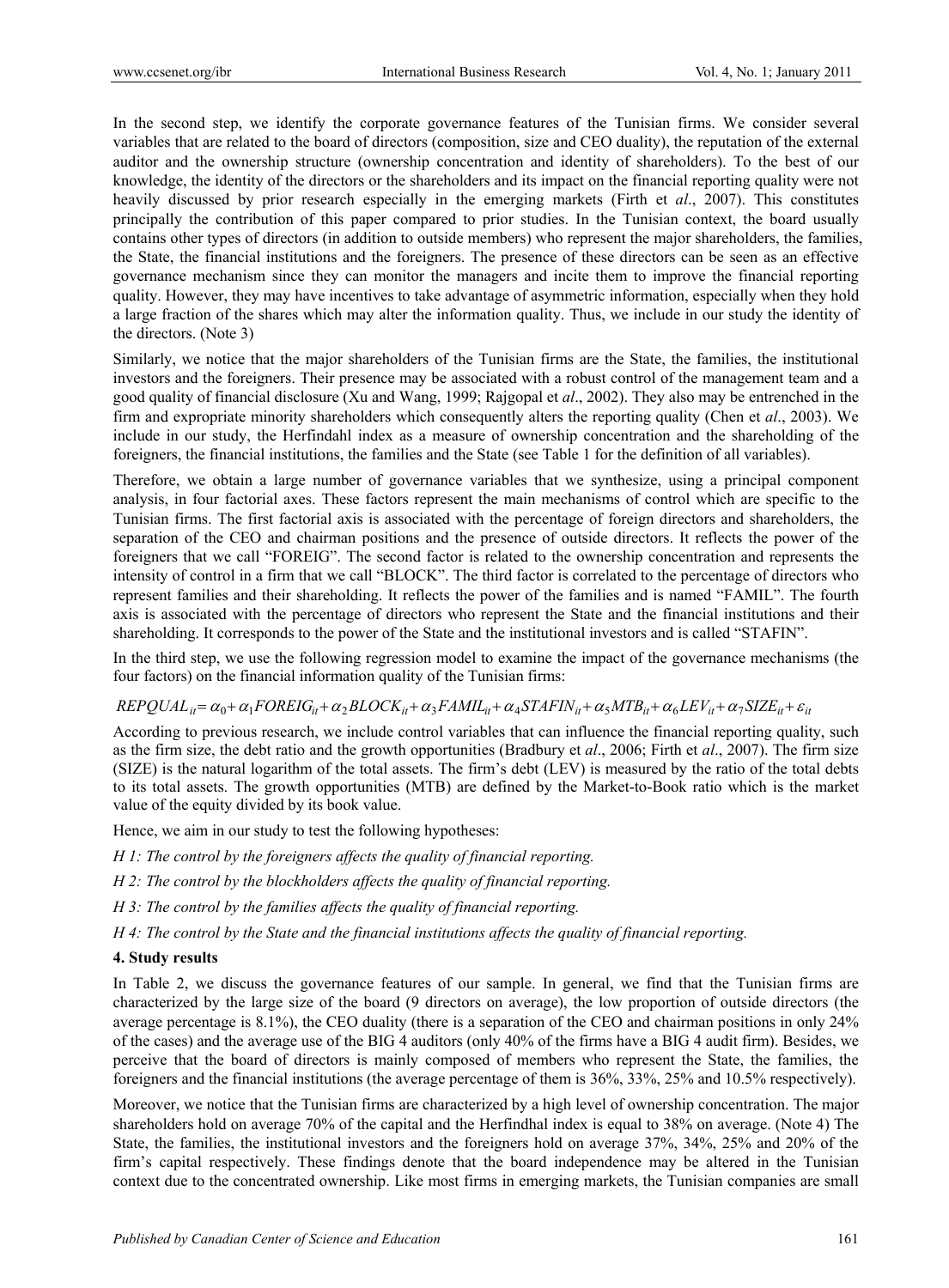and medium enterprises and the majority of them are family businesses or state-owned enterprises. The high financing by bank loans increases the presence of the creditors on the board of directors as well as their shareholding in the firms. This constitutes a response to guarantee the repayment of the granted loans. We also notice that the Tunisian financial market is attracting the foreign investors following its international opening. This will incite firms to improve the financial reporting quality and to get more foreign financing.

Next, we check if there is a multicollinearity problem among the explanatory variables of our model. According to the VIF test (variance inflation factors), we conclude that this problem does not arise (all factors are below 2). Then, we proceed to the specification of our model based on panel data tests. We detect the presence of individual fixed effects and the heteroscedasticity among the variables, that's why we estimate our model using the generalized least*-*squares method. (Note 5)

The results of our study are reported in Table 3. On the whole, we find that the governance mechanisms have a significant effect on the financial reporting quality of the Tunisian firms. Specifically, the control by the foreigners is positively associated with the factor representing the information quality. In other words, their presence in the Tunisian firms involves a poor quality of financial disclosure. This suggests that the foreign shareholders and directors are related to the managers, which facilitates their entrenchment and the pursuit of individual goals. Consequently, the Tunisian investors do not rely on the control by the foreign investors. Also, they are not reassured by the board independence given the limited number of the outside directors and the high frequency of CEO duality. This finding is consistent with the study of Firth et *al*. (2007) in the Chinese context.

Besides, we discern that the ownership concentration is negatively associated with the financial reporting quality. This can be explained by the fact that the major shareholders are entrenched in the Tunisian companies. Therefore, they can expropriate the firm resources due to their power, which increases the earnings management and the information asymmetry. This result was confirmed by several studies in other contexts such as Fan and Wong (2002) in the Asian context, Bradbury et *al*. (2006) in Singapore and Malaysia and Firth et *al*. (2007) in China.

Similarly, we perceive that the power of families reduces the quality of financial information of our sample. In fact, several Tunisian companies are controlled by the families who aim to protect and safeguard their wealth since their portfolio is not diversified among several firms. They can develop a network of relationships with the management team in order to pursue their personal goals and make decisions in their own self interest. Thus, the families seem to be entrenched in the Tunisian firms and they can possibly expropriate minority shareholders. This result was proved by Wang (2006) for the American firms.

In contrast, we find that the power of the State and the financial institutions has a positive and significant effect on the quality of reporting. Indeed, the State and the institutional investors are the major shareholders of the Tunisian firms and they are present in a considerable way on their board of directors. Such is the case, they ensure the control of management and require informative disclosure. Therefore, their power is associated with good quality of reporting, which reduces the earnings manipulation and improves the information content of accounting incomes. This finding is consistent with the study of Firth et *al*. (2007) for Chinese firms and Han (2005) for American firms.

Finally, we notice that the firm size and the growth opportunities are associated with a poor quality of financial information. This can be explained by the fact that the firm size increases its operating risk which leads the managers to exercise accounting discretion in order to mislead the investors. Also, the high-growth firms present important potential investments that incite the managers to manipulate earnings to obtain better financing terms (Ballesta and Meca, 2007). However, we observe that the debt ratio improves the information quality of the Tunisian companies. This can be due to the fact that the creditors require a good quality of financial reporting in order to grant credits to the firms and guarantee the repayment of the debts.

## **5. Conclusion**

This study evaluates the effect of governance mechanisms on financial information quality for a sample of Tunisian non financial companies listed on the Tunis Stock Exchange, during the period 1997-2007. The results show that the Tunisian firms are characterized by the lack of the board independence and the high level of the ownership concentration. The governance mechanisms are represented mainly by the power of the foreigners, the families, the blockholders, the institutional investors and the State. These mechanisms of control affect the financial reporting quality of the Tunisian companies. On the one hand, the presence of foreigners, families and major shareholders is associated with poor accounting quality which underlines that they are entrenched in the Tunisian firms. Consequently, their power increases the information uncertainty which constitutes an information risk that may eventually affect the cost of capital of the firms (Easley and O'Hara, 2004; Leuz and Verrecchia, 2005). This question is not treated in our study and can be an opportunity for future research. On the other hand, the power of the State and the institutional investors improves the financial reporting quality. This suggests that the control by the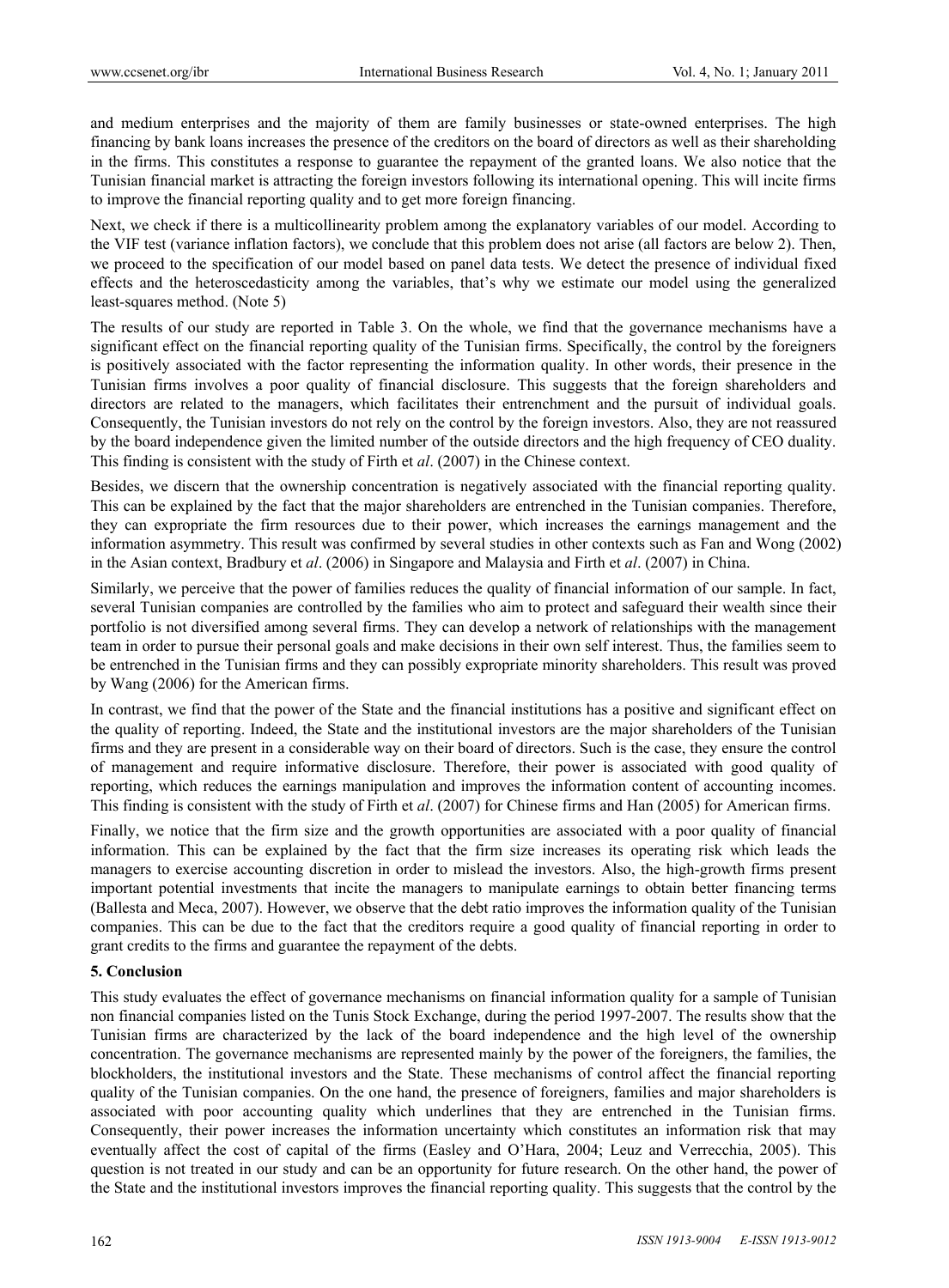State and the financial institutions is an effective governance mechanism to constrain the opportunistic behavior of the Tunisian firms' managers and enhance the transparency and the relevance of the financial reporting.

Overall, our study supports the argument that the corporate governance affects the accounting quality in the Tunisian context. However, further research is necessary to provide additional insight into the role of corporate governance and the reporting quality in the Tunisian firms. First, it would be appropriate to verify these findings by including the financial companies such as the banks. Then, it would be worthwhile to incorporate other governance variables (such as the managerial ownership) or other measures of information quality (such as the voluntary disclosure). It would be also very interesting to determine if the governance mechanisms and the reporting quality influence the cost of capital of the Tunisian firms. Finally, we suggest investigating the link between corporate governance and accounting quality in other emerging markets.

#### **Acknowledgment**

We are so thankful to Ms Souad Seboui Associate Professor of Finance (Ecole Supérieure des Sciences Economiques et Commerciales de Tunis, University of Tunis, Tunisia) for its valuable comments.

#### **References**

Agrawal, A. & Chadha, S. (2005). Corporate Governance and Accounting Scandals. *Journal of Law and Economics*, 48, (2), 371-406.

Ahmed, K., Hossain, M. & Adams, M. (2006). The Effects of Board Composition and Board Size on the Informativeness of Annual Accounting Earnings. *Corporate Governance: An International Review,* 14, (5), 418-431.

Ashbaugh, H., Collins, D. & LaFond, R. (2006). The Effects of Corporate Governance on Firms' Credit Ratings. *Journal of Accounting and Economics*, 42, 203-243.

Ball, R. & Brown, P. (1968). An Empirical Evaluation of Accounting Income Numbers. *Journal of Accounting Research*, 6, (2), 159-178.

Ballesta, P. & Meca, E. (2007). Ownership Structure, Discretionary Accruals and the Informativeness of Earnings. *Corporate Governance*, 15, (4), 677-691.

Beasley, M. (1996). An Empirical Analysis of the Relation between the Board of Director Composition and Financial Statement Fraud. *The Accounting Review*, 71, 443-465.

Becker, C., DeFond, M., Jiambalvo, J. & Subramanyam, K. (1998). The Effect of Audit Quality on Earnings Management. *Contemporary Accounting Research,* 15, 1-24.

Beekes, W. & Brown, P. (2006). Better-Governed Australian Firms Make More Informative Disclosures. *Journal of Business Finance and Accounting*, 33, (3), 422-450.

Beekes, W., Pope, P. & Young, S. (2004). The Link between Earnings and Timeliness, Earnings Conservatism and Board Composition: Evidence from the UK. *Corporate Governance: An International Review*, 12, 14-59.

Bradbury, M., Mak, Y. & Tan, S. (2006). Board characteristics, audit committee characteristics and abnormal accruals. *Pacific Accounting Review*, 18, 47-68.

Brown, J., Falaschetti, D. & Orlando, M. (2010). Auditor Independence and Earnings Quality: Evidence for Market Discipline vs. Sarbanes-Oxley Proscriptions. *American Law and Economics Review*, 12, (1), 39-68.

Brown, L. & Caylor, M. (2006). Corporate Governance and Firm Valuation. *Journal of Accounting and Public Policy*, 25, (4), 409-434.

Bushman, R. & Smith, A. (2001). Financial Accounting Information and Corporate Governance. *Journal of Accounting and Economics*, 32, 237-351.

Bushman, R. & Smith, A. (2003). Transparency, Financial Accounting Information, and Corporate Governance. *Economic Policy Review,* 9, (1), 65-87.

Bushman, R., Chen, Q., Engel, E. & Smith, A. (2004). Financial Accounting Information, Organizational Complexity and Corporate Governance Systems. *Journal of Accounting and Economics*, 37, (2), 167-201.

Byard, D., Li, Y. & Weintrop, J. (2006). Corporate Governance and the Quality of Financial Analyst's Information. *Journal of Accounting and Public Policy*, 25, 609-625.

Chung, R., Firth, M. & Kim, J. (2003). Auditor Conservatism and Reported Earnings. *Accounting Business Research*, 33, 19-32.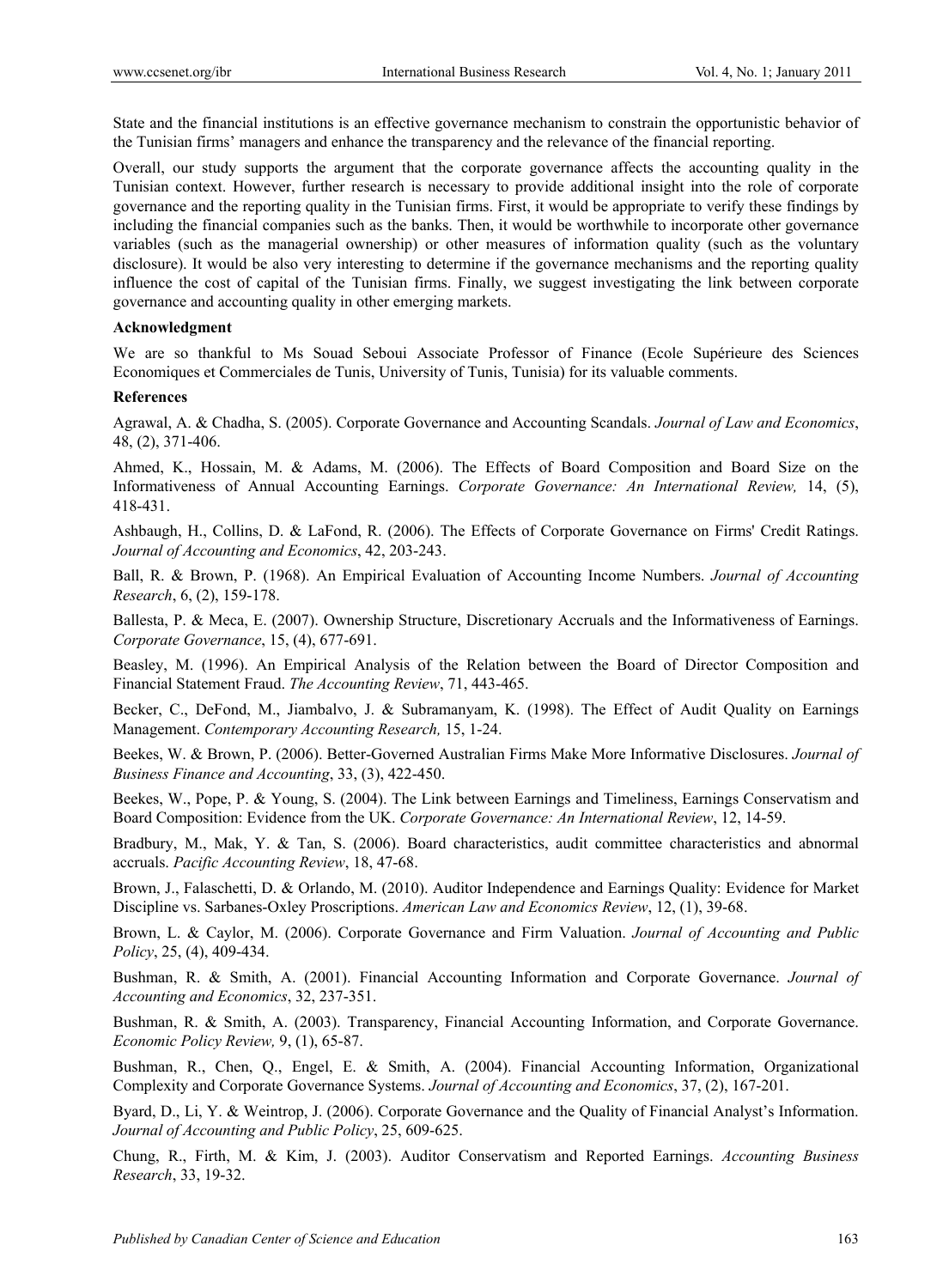Collins, D. & Kothari, S. (1989). An Analysis of Intertemporal and Cross-Sectional Determinants of Earnings Response Coefficients. *Journal of Accounting and Economics,* 11, 143-181.

De Bos, A. & Donker, H. (2004). Monitoring Accounting Changes: Empirical Evidence from the Netherlands. *Corporate Governance: An International Review*, 12, 60-73.

DeAngelo, L. (1981). Auditor Size and Audit Quality. *Journal of Accounting and Economics*, 3, 183-199.

Dechow, P., Sloan, R. & Sweeney, A. (1996). Causes and Consequences of Earnings Manipulation: An Analysis of Firms Subject to Enforcement Actions by the SEC. *Contemporary Accounting Research*, 13, (1), 1-36.

Demsetz, H. & Lehn, K. (1985). The Structure of Corporate Ownership: Causes and Consequences. *Journal of Political Economy*, 33, 3-53.

Dimitropoulos, P. & Asteriou, D. (2010). The Effect of Board Composition on the Informativeness and Quality of Annual Earnings: Empirical Evidence from Greece, *Research in International Business and Finance*, 24, 190-205.

Donnelly, R. & Lynch, C. (2002). The Ownership Structure of UK Firms and the Informativeness of Accounting Earnings. *Accounting and Business Research*, 32, 245-257.

Easley, D. & O'Hara, M. (2004). Information and the Cost of Capital. *Journal of Finance*, 59, 1553-1683.

Fan, J. & Wong, J. (2002). Corporate Ownership Structure and the Informativeness of Accounting Earnings in East Asia. *Journal of Accounting and Economics*, 33, 401-425.

Firth, M., Fung, P. & Rui, O. (2007). Ownership, two-tier Board Structure, and the Informativeness of Earnings: Evidence from China. *Journal of Accounting and Public Policy*, 26, (4), 463-496.

Han, S. (2005). Ownership Structure and Quality of Financial Reporting. *Working Paper of University of Illinois.* 

Jensen, M. & Meckling, W. (1976). Theory of the Firm: Managerial Behavior, Agency Costs, and Ownership Structure. *Journal of Financial Economics*, 3, (4), 305-360.

Jensen, M. (1993). The Modern Industrial Revolution, Exit, and the Failure of Internal Control Systems. *The Journal of Finance,* 25, (3), 831-873.

Jiambalvo, J., Rajgopal, S. & Venkatachalam, M. (2002). Institutional Ownership and the Extent to Which Stock Prices Reflect Future Earnings. *Contemporary Accounting Research*, 19, (1), 117-145.

Karamanou, I. & Vafeas, N. (2005). The Association between Corporate Boards, Audit Committees, and Management Earnings Forecasts: An Empirical Analysis. *Journal of Accounting Research*, 43, (3), 453- 486.

Klein, A. (2002). Audit Committee, Board of Director Characteristics and Earnings Management. *Journal of Accounting and Economics*, 33, 375-400.

Leuz, C. & Verrecchia, R. (2005). Firms' Capital Allocation Choices, Information Quality, and the Cost of Capital. *Working paper, University of Pennsylvania*.

McNichols, F. (2002). Discussion of the Quality of Accruals and Earnings: The Role of Accrual Estimation Errors. *The Accounting Review*, 77, 61-69.

Morck, R., Shleifer, A. & Vishny, R. (1988). Management Ownership and Market Valuation. *Journal of Financial Economics,* 20, 293-315.

Peasnell, K., Pope, P. & Young, S. (2000). Accrual Management to Meet Earnings Targets: UK Evidence Pre- and Post-Cadbury. *British Accounting Review*, 32, 415-445.

Petra, S. (2007). The Effects of Corporate Governance on the Informativeness of Earnings. *Economics of Governance*, 8, 129-152.

Rajgopal, S., Venkatachalam, M. & Jiambalvo, J. (2002). Institutional Ownership and the Extent to Which Stock Prices Reflect Future Earnings. *Contemporary Accounting Research*, 19, 117-146.

Shleifer, A. & Vishny, R. (1986). Large Shareholders and Corporate Control. *Journal of Political Economy*, 95, 461-488.

Teoh, S. & Wong T. (1993). Perceived Auditor Quality and the Earnings Response Coefficients. *The Accounting Review*, 68, 346-367.

Vafeas, N. (2000). Board Structure and the Informativeness of Earnings. *Journal of Accounting and Public Policy*, 19, 139-160.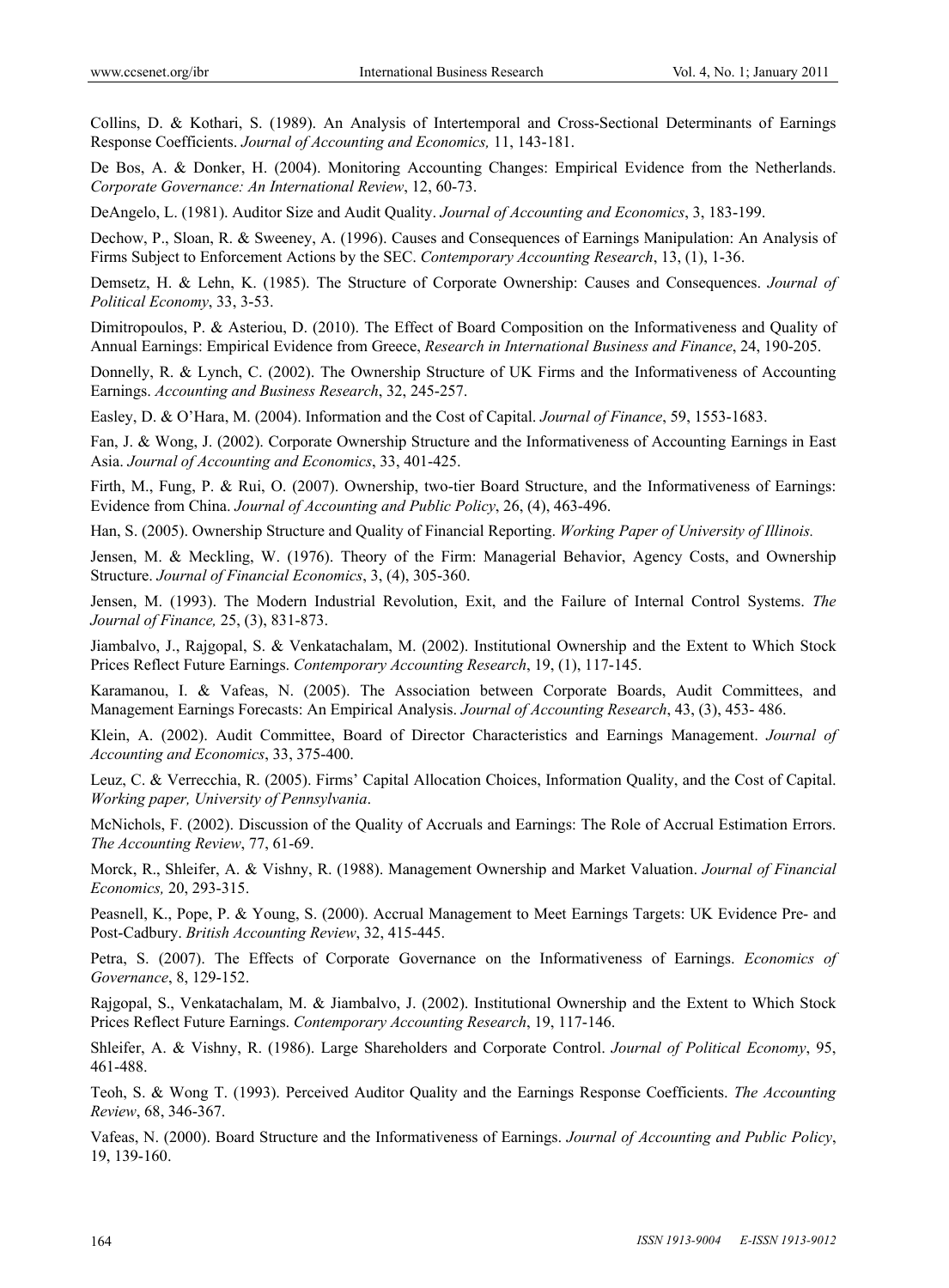Vafeas, N. (2005). Audit Committees, Boards and the Quality of Reported Earnings. *Contemporary Accounting Research*, 22, 1093-1122.

Wang, D. (2006). Founding Family Ownership and Earnings Quality. *Journal of Accounting Research*, 44, (3), 619- 656.

Watts, R. & Zimmerman, J. (1983). Agency Problems, Auditing and the Theory of the Firm: Some Evidence. *Journal of Law and Economics*, 26, 613-634.

Xu, X. & Wang, Y. (1999). Ownership Structure and Corporate Governance in Chinese Stock Companies. *China Economic Review*, 10, 75-89.

Yeo, G., Tan, P. & Chen, S. (2002). Corporate Ownership Structure and the Informativeness of Earnings. *Journal of Business Finance and Accounting*, 29, (7), 1023-1046.

**Notes** 

Note 1. Since 2002, the large audit firms are called BIG 4 and are Deloitte, Ernst & Young, PricewaterhouseCoopers and KPMG.

Note 2. The total accruals are defined as the net income before extraordinary items minus the cash flow from operations.

Note 3. See Table 1 for variables name and definition.

Note 4. The percentage of major shareholders who control 10% or more of the firm shares is 70% on average. In the principal component analysis, we introduce only the Herfindahl index as a measure of the ownership concentration of our sample.

Note 5. The test of individual effects and the Hausman test are both significant at the 1% level. The results confirm that the individual effects are fixed. In addition, the Wald test for heteroscedasticity is significant at the 1% level which proves the presence of heteroscedasticity problem in our data and justifies the use of the generalized least*-*squares method.

| Variable          | Definition                                                                                                           |  |  |
|-------------------|----------------------------------------------------------------------------------------------------------------------|--|--|
| <b>SIZBOAD</b>    | The total number of the directors.                                                                                   |  |  |
| <b>NONDUAL</b>    | The non duality is a dummy variable that takes 1 when there is a separation of the positions of                      |  |  |
|                   | CEO and board chairman and zero if not.                                                                              |  |  |
| BIG4              | The auditor quality is a dummy variable that equals 1 if the auditor is a BIG 4 and zero otherwise.                  |  |  |
| <b>DIRIND</b>     | The percentage of outside directors to total board size.                                                             |  |  |
| <b>DIRSTAT</b>    | The percentage of directors who represent the State.                                                                 |  |  |
| <b>DIRFAM</b>     | The percentage of directors who represent the families.                                                              |  |  |
| <b>DIRFIN</b>     | The proportion of directors who represent the financial institutions.                                                |  |  |
| <b>DIRFOR</b>     | The proportion of directors who represent the foreigners.                                                            |  |  |
| <b>HERFINDAHL</b> | The Herfindahl index is the sum of the squares of the percentage shareholdings of the three largest<br>shareholders. |  |  |
|                   |                                                                                                                      |  |  |
| MAJ 10            | The percentage of shares owned by all shareholders with more than 10% stake in the firm.                             |  |  |
| <b>OWNSTAT</b>    | The percentage of capital owned by the State.                                                                        |  |  |
| <b>OWNFAM</b>     | The percentage of capital owned by the families.                                                                     |  |  |
| <b>OWNFIN</b>     | The percentage of capital held by the financial institutions.                                                        |  |  |
| <b>OWNFOR</b>     | The percentage of capital held by the foreign shareholders.                                                          |  |  |

Table 1. Governance variable definitions